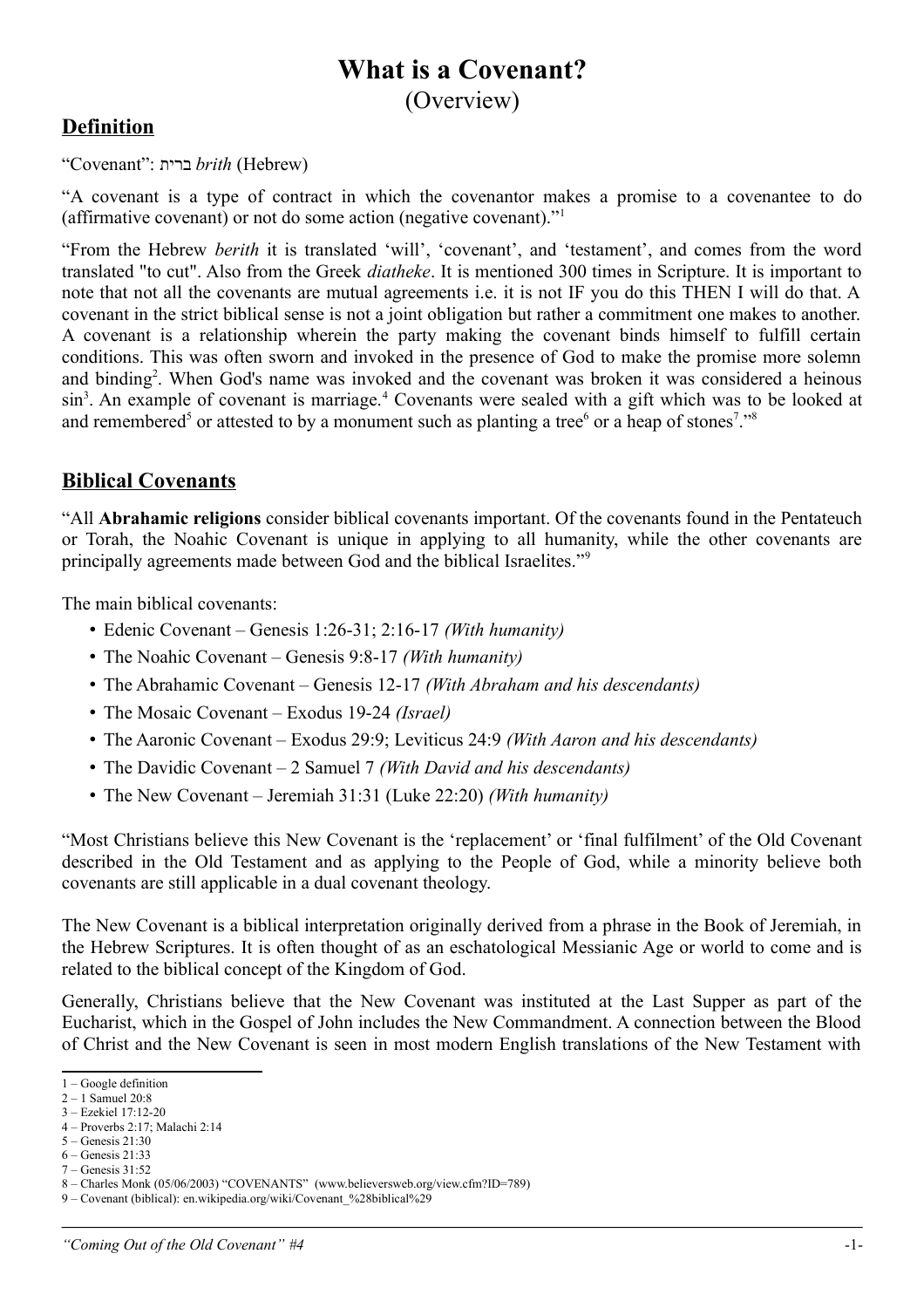the saying: "this cup that is poured out for you is the new covenant in my blood".

Christians see Jesus as the mediator of this New Covenant, and that his blood, shed at his crucifixion is the required blood of the covenant: as with all covenants between God and man described in the Bible, the New Covenant is considered "a bond in blood sovereignly administered by God"<sup>[10](#page-1-0)</sup>. It has been theorized that the New Covenant is the Law of Christ as spoken during his Sermon on the Mount."[11](#page-1-1)

### **Steps in Covenant Cutting**

"1. Preparations – Since a covenant was meant to be a permanent relationship it was entered into only after much prayer, counsel and deep thought.

2. A Witness was sought as a trusted mediator of both sides. A covenant was meant to be a public declaration of intent. Depending on its importance, God was sometimes called upon to witness. Sometimes heaven and earth were the only witnesses.

3. Often garments and weapons were exchanged. A garment signified who the individual was i.e. the tribes would wear clothing which would readily be identifiable to others. This kept the parties ever mindful of their commitment.

4. The belt or girdle would be exchanged signifying, "My strength is your strength".

5. An animal would be split in two and the parties would stand in the midst of the split animal, thus representing as the animal gave up its life, so too, will I give up my life to maintain this covenant. In a mutual covenant both parties would then cut their own wrists, raise their hands into the air and clasp hands while pointing to heaven making God their witness to this agreement. The intermingling of the blood signified the joining of a blood relationship. They would then often coterize the wound with a hot branding iron to inflict a noticeable scar which would act as a perpetual reminder.

6. Often times names would be exchanged and the parties would refer to themselves as  $\qquad$  the friend of

7. Exchange a list of ALL assets and liabilities because as a united, covenanted pair they would each share the other's belongings and burdens.

8. A formal exchange of the covenant's blessings and curses was then made in public and an exchange of Mizpah not asking for God's blessing or benediction but asking that Yahweh insure the faithfulness of the covenant.

9. Set up the covenant reminder, i.e. a plant, a tree, a heap of stones.

10. The covenant meal of bread and wine – This is my body which as you eat it becomes a part of you – this is my blood which as you drink it becomes your blood."[12](#page-1-2)

#### **How does the Church fit into the New Covenant?**

"First, the Old Testament says nothing about the church's relationship under the New Covenant. Paul indicates this should come as no surprise since no revelation of the church age was given to any prophet prior to the time of the Apostles and New Testament prophets<sup>[13](#page-1-3)</sup> and secondly, the Old Testament prophets who presented God's revelation of the New Covenant were amazingly Israelites whose specific task it was to reveal God's message to His people. Despite the Old Testament's silence concerning the Church's relationship to this covenant, the New Testament indicates several areas in which the Church is tied in:

(a) The Church partakes of communion<sup>[14](#page-1-4)</sup> which, when it was established by the Lord, was to be a sign of the New Covenant<sup>[15](#page-1-5)</sup>;

(b) Believers who make up the Church partake of the spiritual blessings".[16](#page-1-6)

<span id="page-1-0"></span><sup>10 –</sup> This definition of covenant is from O. Palmer Robertson's book *The Christ of the Covenants*. It has become an accepted definition among modern scholars.

<span id="page-1-1"></span><sup>11 –</sup> Covenant (biblical): en.wikipedia.org/wiki/Covenant\_%28biblical%29

<span id="page-1-2"></span><sup>12 –</sup> Charles Monk (05/06/2003) "COVENANTS" (www.believersweb.org/view.cfm?ID=789)

<span id="page-1-3"></span><sup>13 –</sup> Ephesians 3:2-9

<span id="page-1-4"></span><sup>14 – 1</sup>Corinthians 11:23-30; 10:21 15 – 1 Corinthians 11:25; Luke 22:20

<span id="page-1-6"></span><span id="page-1-5"></span><sup>16 –</sup> Charles Monk (05/06/2003) "COVENANTS" (www.believersweb.org/view.cfm?ID=789)